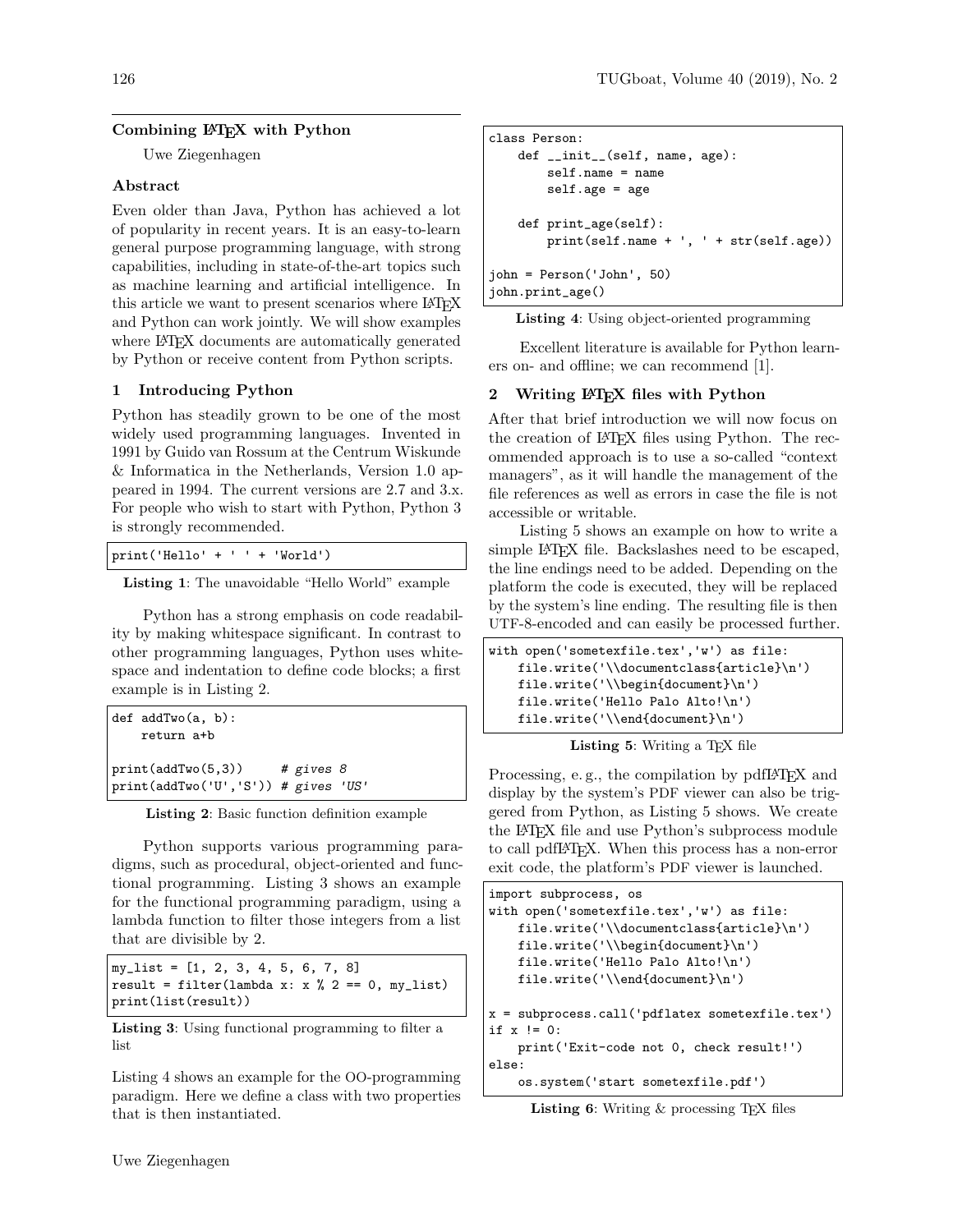When L<sup>AT</sup>FX files are created programmatically the goal is often to create bulk letters or other dynamically adjusted documents. Python offers various ways to assist in this process. The most intuitive way is probably to use search & replace to eplace placeholders with text; Listing [7](#page-1-0) shows an example for this approach. The example should be self-explaining, note the nested context managers to read and then write the L<sup>AT</sup>FX file.

```
place = 'Palo Alto'
with open('place.tex','r') as myfile:
   text = myfile.read()text_new = text.replace('$MyPlace$', place)
   with open('place_new.tex', 'w') as output:
       output.write(text_new)
```
Listing 7: Replacing text

While this approach works fine, it is not recommended when more complicated documents need to be created. Fortunately Python offers a variety of template engines — either built-in or easily installable with the help of Python's package manager that improve the workflow and avoid "re-inventing the wheel". Among the different template engines, we have successfully worked with Jinja2. It offers full Unicode support, sandboxed execution, template inheritance and many more useful features. Listing [8](#page-1-1) shows a non-L<sup>AT</sup>EX example for Jinja2, which tells us the following:

- 1. Syntax is (easily) understandable
- 2. Jinja2 brings its own notation for looping, etc.
- 3. Extensive use of {, %, }

<span id="page-1-1"></span>from jinja2 import Template

```
mytemplate = Template("Hello {{place}}!")
print(mytemplate.render(place="Palo Alto"))
mytemplate = Template("Some numbers: {% for n
    in range(1,10) \{\{\{n\}\}\{\{\}\}\ endfor \{\}\")
print(mytemplate.render())
```

```
Listing 8: A non-L<sup>AT</sup>FX Jinja2 template example
```
So, to make Jinja2 work well with LATEX we need to modify the way a template is defined. Listing [2](#page-1-2) shows<sup>[1](#page-1-3)</sup> how this reconfiguration can be made. Instead of braces, we use two LATEX commands, **\BLOCK** and \VAR. Both commands will later be defined as empty LAT<sub>EX</sub> commands in the LAT<sub>EX</sub> file to have the file compile without errors.

```
import os
import jinja2 as j
latex_env = j.Environment(
   block_start_string = '\BLOCK{',
   block_end_string = '}',
   variable_start_string = '\VAR{',
   variable_end_string = '}',
   comment_start_string = '\#{',
   comment_end_string = '}',
   line_statement_prefix = '%-',
   line_comment_prefix = '%#',
   trim_blocks = True,
   autoescape = False,
   loader = j.FileSystemLoader(os.path.abspath('.'))
   )
```
The following Listing [9](#page-1-4) shows an excerpt from the final code. It loads the template, fills the placeholders and writes the final document to the disk. One advantage of this approach is that it allows the template to be separated from the program logic that fills it; in more complex situations, the built-in scripting comes very handy.

```
template = latex_env.get_template('jinja-01.tex')
document = template.render(place='Palo Alto')
with open('final-02.tex','w') as output:
   output.write(document)
```
Listing 9: Rendering the document

#### 3 Running Python from LATEX

In this section we want to address the reverse: not the creation of LATEX code but the execution of Python code from within LATEX. Several packages and tools are available to support this. Here we want to demonstrate two of them. One is derived from code posted to tex.stackexchange.com, the other, pythontex, is a well-maintained LATEX package.

The idea for the code given below came from the fact, that LATEX is a) able to write the content of environments to external files and b) is able to run external commands when --shell-escape is enabled. One just needs need to combine both to write and run external files. Based on our question on TSX, an easily implementable solution was given;<sup>[2](#page-1-5)</sup> it is shown in Listing [10.](#page-2-1) When Python code is placed in a pycode environment inside a document, LATEX writes the code to the filename specified in the parameter of the environment, runs Python on this file and pipes its output to a .plog file. This .plog file is then read by LATEX and typeset with syntax highlighting provided by the minted package (which also uses Python internally).

The advantage of this approach is that it can be adjusted easily to different external programs, as

<span id="page-1-3"></span> $<sup>1</sup>$  Source: [https://web.archive.org/web/](https://web.archive.org/web/20121024021221/http://e6h.de/post/11/)</sup> [20121024021221/http://e6h.de/post/11/](https://web.archive.org/web/20121024021221/http://e6h.de/post/11/)

<span id="page-1-5"></span><sup>2</sup> <https://tex.stackexchange.com/questions/116583>